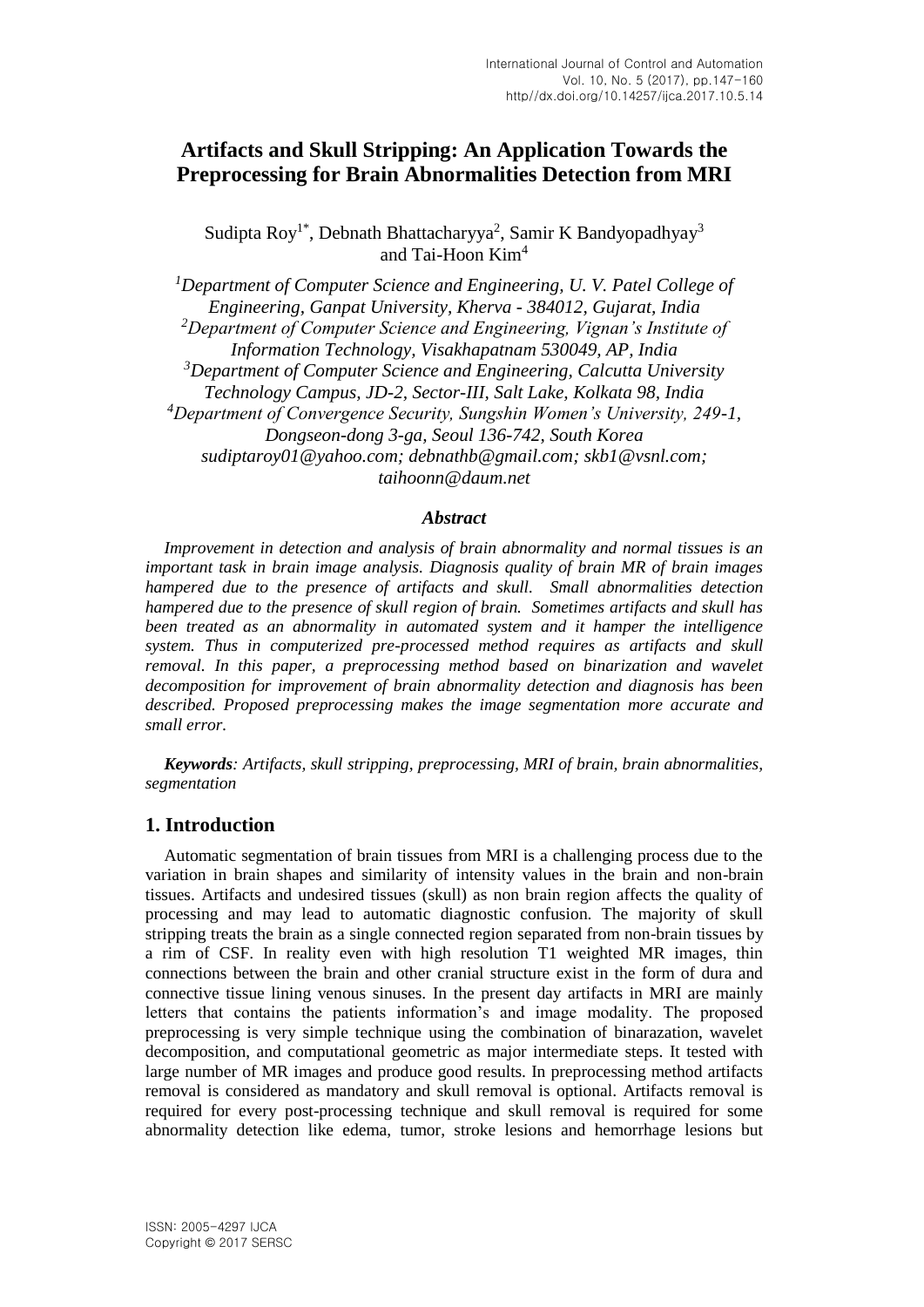sometimes for a particular type of hemorrhage we need distance of abnormal region from skull.

A number of automated and semi-automated skull stripping algorithms are available in literature. Skull re-moval using graph cuts [1] relies on graph theoretic image segmentation techniques to position cuts that serve to isolate and remove skull. Region Growing based [2] method for coronal T1-weighted images plans to automati-cally detect two seed regions of the brain and non-brain by using the mask generated by mathematical morpho-logical operations. Then the seed regions were expanded using 2D region growing algorithm. Another fully automatic brain extraction method [3] using diffusion, run length encoding and region labeling were developed for skull removal in T2 weighted axial MR brain images. Clustering and 2D Region Growing method [4] for detecting the brain boundaries inside the skull was used to join together the clusters and also remove the skull area. Authors are tested on 4 slices only thus method needed to improvement to process all the slices in the dataset. Robex method [5] for skull stripping by using a shape model trained on healthy brains to be relatively insensitive to lesions inside the brain. Their results showed this method was better than Brain Surface Extractor (BSE), Hybrid Watershed Algorithm (HWA) and Brain Extraction Tool (BET). They used T1 weight images taken from Glioblastoma patients.

A method based [6] on histogram analysis and compared the segmentation accuracy between their proposed method and two widely used techniques, namely BSE and BET. Based on this factor, they reported that their proposed method outperforms these methods.

A convolutional deep learning [7] architecture is used to skull removal but not limited to non-enhanced T1 images. When trained appropriately, it handles an arbitrary number of modalities including contrast-enhanced scans. Its applicability to MRI data, comprising four channels: non-enhanced and contrast-enhanced T1w, T2w and FLAIR contrasts, is demonstrated on a challenging clinical data set containing brain tumors. A mathematical morphology method was implemented [8] for the preprocessing of MR brain images for the improved segmentation of brain tumor based on mathematical morphology operations. The first part of this paper [8] was an efficient method for the skull stripping of brain MR images based on mathematical morphology. In that paper brain part was identified by the largest connected component in the image after binarization. The largest connected component is then dilated with a 3x3 square structuring element so as to preserve minute brain information in the output image. The holes in the resultant image were filled to make the brain a complete connected component. The resulting pixels are superimposed with the input image for getting the skull removed image. But problem arises when skull and brain are connected together then that method fails to identify the difference between brain and skull.

# **2. Proposed Methodology**

Artifacts removal is essential task for normal and abnormality brain tissues identification. Skull elimination is another important step for abnormality segmentation. Sometimes, skull information for particular type of hemorrhage (*e.g.* Chronic subdural hematoma) lesions segmentation is required due to the needs of distance measurement from skull. Thus in preprocessing method skull removal is not mandatory for some few cases, it is depend on applications. The Figure 1 below shows a flowchart of preprocessing of brain normal and abnormal tissue detection.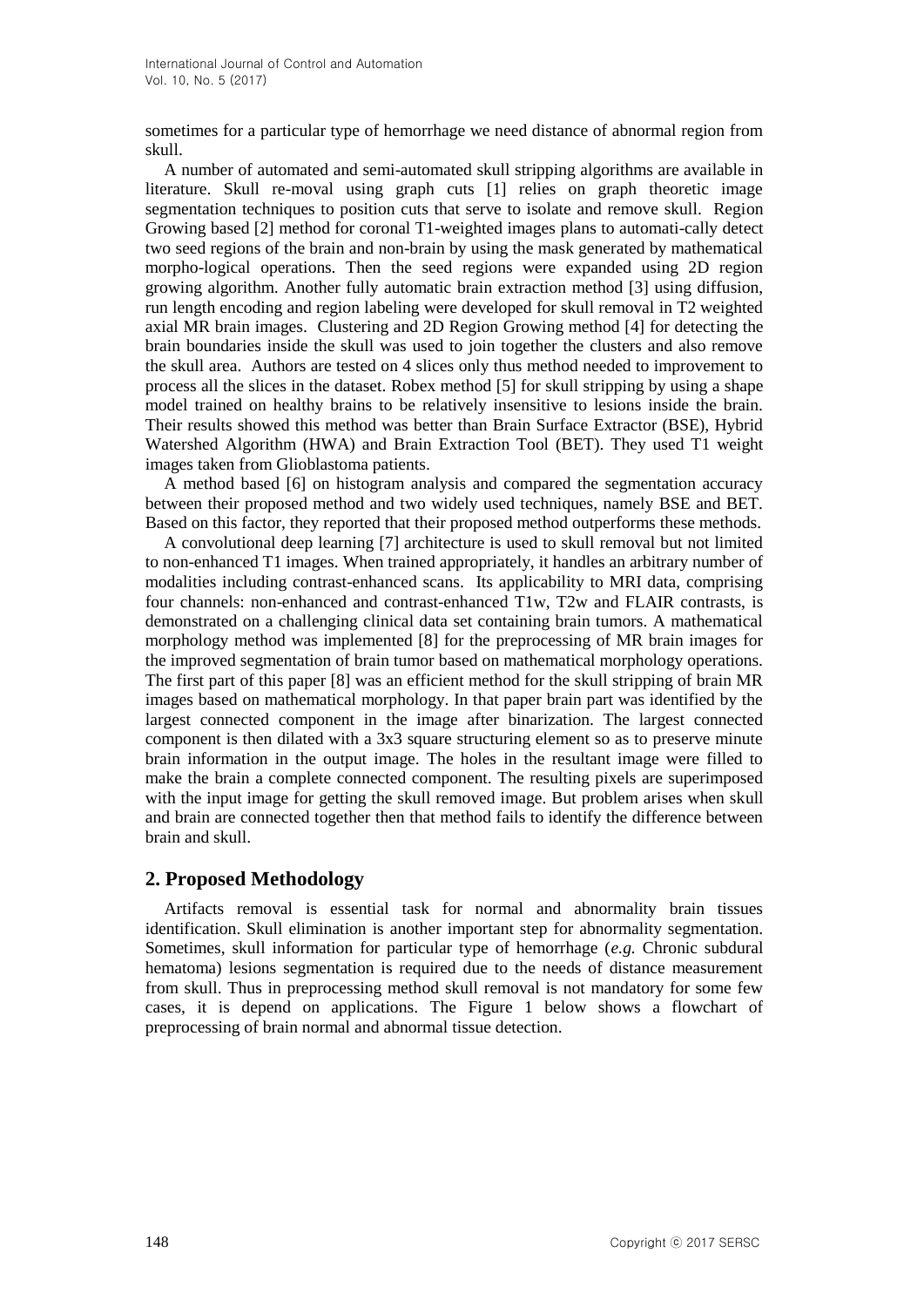International Journal of Control and Automation Vol. 10, No. 5 (2017)



**Figure 1. Flow Diagram of Preprocessing for Brain Abnormality and Normal Tissue Detection**

An inputted brain MRI first converted into grayscale image and then global threshold intensity has been calculated using standard deviation method. Brain region, skull and many artifacts are converted into white pixels. This binarization step helps to perform connected generation in artifacts removal and wavelet decomposition in artifacts and skull removal. The RGB image has been converted to grayscale image using a weighted sum of the R, G, and B components multiplied by a constant. The transformation function is given below

$$
g(x, y) = T[f(x, y)]
$$
 (1)

Here  $f(x, y)$  is the input image,  $g(x, y)$  is the processed image, and T is an operator on f, defined over some neighborhood of  $f(x, y)$ . In addition, T can operate on a set of input images. The simplest form of T is when the neighborhood is of size  $1\times1$  (that is, a single pixel). In this case, g depends only on the value of f at (x, y), and T becomes a gray-level (also called an intensity or mapping) transformation function of the form

$$
s = T(r) \tag{2}
$$

For maintaining simplicity in notation, r and s are variables denoting, respectively, the gray level of  $f(x, y)$  and  $g(x, y)$  at any point  $(x, y)$ . This conversion is followed by image binarization, constituting the preprocessing step and threshold intensity is calculated by standard deviation of the image pixel intensity. To calculate the standard deviation, mean and variance derivation is written below. Mean is defined as the division of the number of samples multiplied by the sum of all data points

$$
\mu = \frac{1}{MN} \sum_{x=0}^{M-1} \sum_{y=0}^{N-1} f(x, y)
$$
\n(3)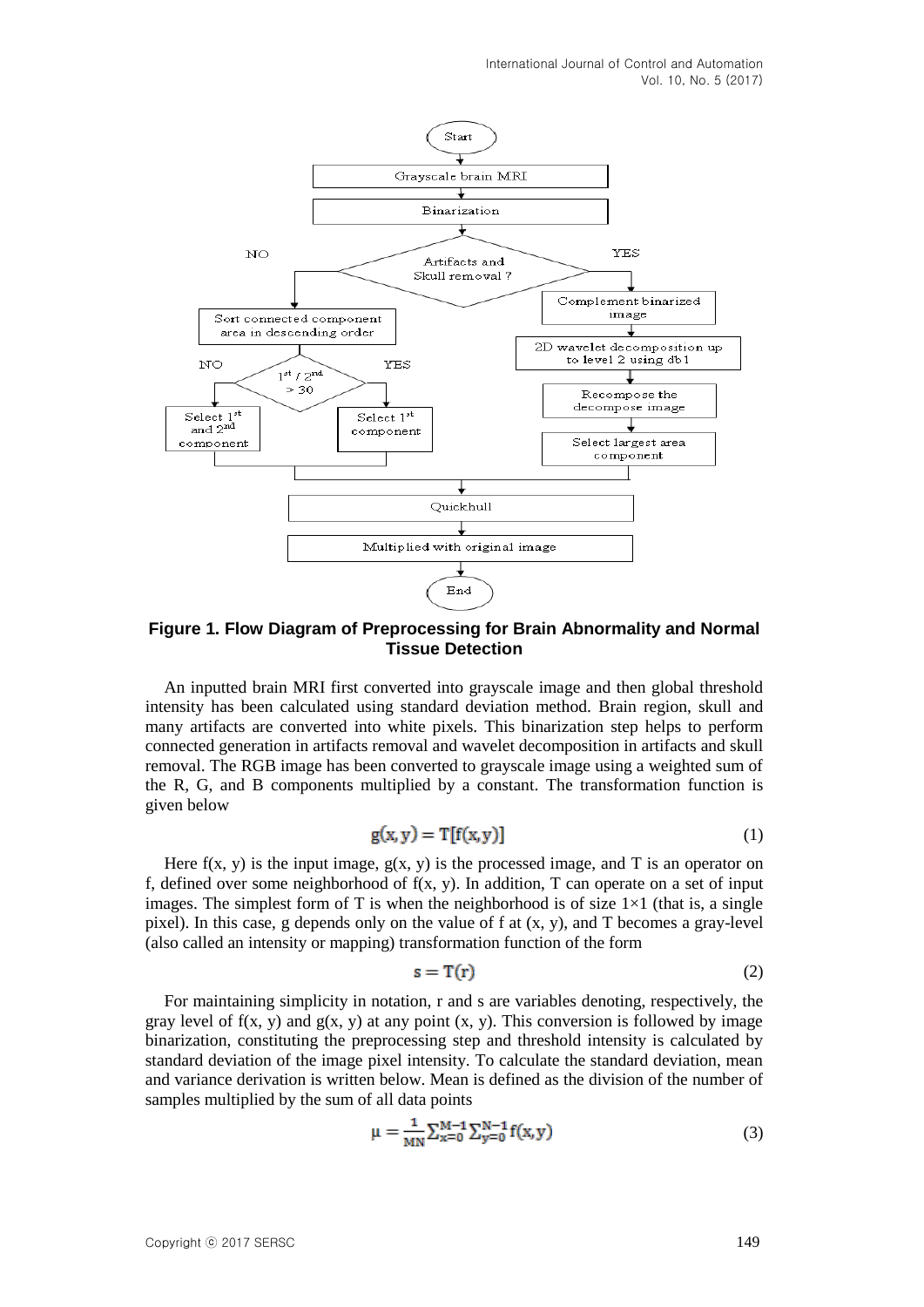International Journal of Control and Automation Vol. 10, No. 5 (2017)

Variance, is denoted as v, equals 1 divided by the number of samples minus one, multiplied by the sum of each data point subtracted by the mean then squared.

$$
v = \frac{1}{MN} \sum_{x=0}^{M-1} \sum_{y=0}^{N-1} (f(x, y) - \mu)^2
$$
 (4)

Standard deviation, denoted as  $\sigma$ , equals the square root of the variance s-squared is written below

$$
\sigma = \sqrt{\mathbf{v}}\tag{5}
$$

The obtained standard deviation intensity value is used as threshold intensity to binarize the MR image of brain and is very much helpful for extracting brain portion and differentiating it from to the non-brain portion. MRI of brain has the significant intensity difference between background and the foreground so the use of standard deviation based binarization has been successfully implemented for brain stroke detection purpose.

$$
f1(x,y) = \begin{cases} 1 & \text{if } f(x,y) > \sigma \\ 0 & \text{if } f(x,y) \le \sigma \end{cases}
$$
 (6)

After binary image generation we have an option of artifact and skull removal. Artifacts and skull removal is the one option and only artifacts removal as another options.

*Only artifacts removal needs to perform following intermediate steps after performing above steps*:

**a)** Compute the areas of each connected components and descending order of areas are stored in an array. Connected component labeling works by scanning an image, pixel-by-pixel in order to identify connected pixel regions, *i.e.* regions of adjacent pixels which share the same set of intensity values  $V=f/l$ . The connected components labeling operator scans the image by moving along a row until it comes to a point *p* (where *p* denotes the pixel to be labeled at any stage in the scanning process) for which  $V=f/l$ . When this is true, it examines the four neighbors of *p* which have already been encountered in the scan (*i.e.* the neighbors (i) to the left of  $p$ , (ii) above it, and (iii and iv) the two upper diagonal terms). Based on this information, the labeling of *p* occurs as follows: i) If all four neighbors are 0, assign a new label to *p*, else ii) if only one neighbor has *V={1}*, assign its label to *p*, else iii) if more than one of the neighbors have  $V=fI$ , assign one of the labels to *p* and make a note of the equivalences.

After completing the scan, the equivalent label pairs are sorted into equivalence classes and a unique label is assigned to each class. As a final step, a second scan is made through the image, during which each label is replaced by the label assigned to its equivalence classes.

**b)** The connected component with the maximum area and second highest area are found out from descending order array. Then ratio between highest and second highest has been performed for the identification of head region (or brain without artifact). i) If the ratio is greater than high (*e.g.*, 30) then keep only highest area and remove all other components. Ratio high (*e.g.*, 30) signifies that the skull are brain are connected together as one component and thus it produce very high ratio between brain and small artifact. That ratio in that case always produces high because artifacts are principally letters which have very less area individually. ii) If ratio is less than 30 (high value taken as 30) then select highest and second highest components and remove others components. If skull and main brain region are disconnected then these two are treated as highest and second highest components. Ratio between skull and main brain never exceeds 30.

*Artifacts and skull removal both need to perform following intermediate steps after performing above steps*: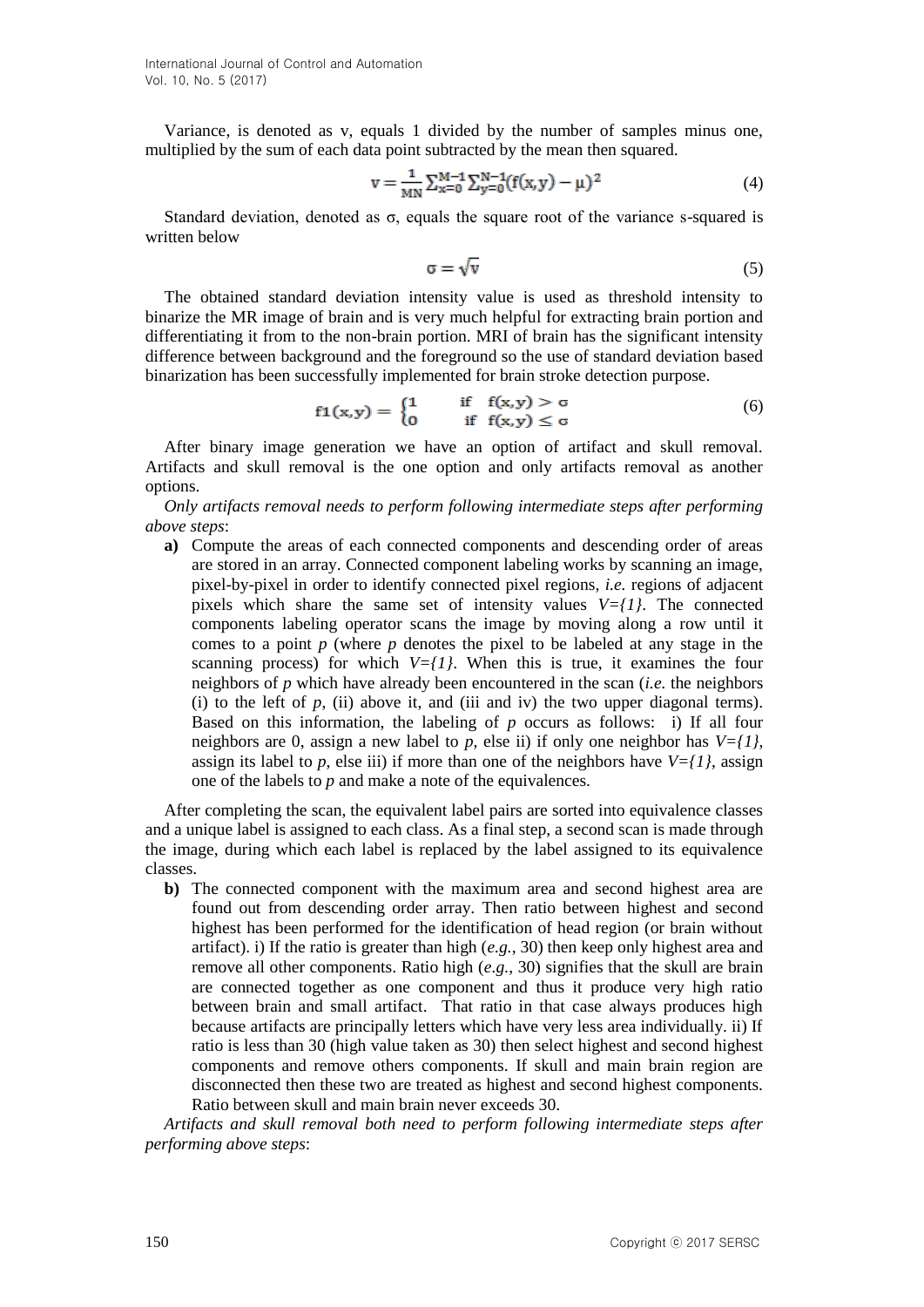The negative of an image with gray levels in the range [0, L-1] is obtained by using the negative transformation is given by the expression

$$
s = L - 1 - r \tag{7}
$$

This complement is helpful for wavelet decomposition because we want to disconnect main brain region from skull where both are connected. Reversing the intensity levels of an image in this manner produces the equivalent of a photographic negative and this type of processing is particularly suited for enhancing white or gray detail fixed in dark regions of an image, especially when the black areas are dominant in size. For binary image complement the algorithm use  $f2(x,y)=1-f1(x,y)$  which prepares it for the next step of wavelet decomposition. We begin by defining the wavelet series expansion of function f2(x)  $\in L^2(R)$  relative to wavelet  $\psi(x)$  and scaling function  $\varphi(x)$ . f2(x) can be represented by a scaling function expansion and some number of wavelet function expansions in subspaces  $W_{i_0}$ ,  $W_{i_0+1}$ ,  $W_{i_0+2}$ , ..... Thus

$$
f2(x) = \sum_{k} c_{j_0}(k)\varphi_{i_0}(x) + \sum_{j=j_0}^{\infty} \sum_{k} d_j(k)\psi_{i,k}(x)
$$
(8)

Where j<sub>0</sub> is an arbitrary starting scale and the  $c_{i_n}(k)$  and  $d_j(k)$  are relabeled. The  $c_{i_n}(k)$ normally called approximation or/and scaling coefficients; the  $d_i(k)$  are referred to as detail or/and wavelet coefficients. Thus in the above equation first sum uses scaling function to provides an approximation of f2(x) at scale j<sub>0</sub>. For each higher scale  $j \ge j_0$  in the second sum, a finer resolution function a sum of wavelet is added to the approximation to provide increasing details. If the expansion function forms an orthogonal basis or tight frame, which is often the case, the expansion coefficients are calculated and is shown by the equations below

$$
c_{i_0}(k) = \langle f2(x), \varphi_{i_0}(x) \rangle = \int f2(x) \varphi_{i_0}(x) dx
$$
  

$$
d_j(k) = \langle f2(x), \psi_{i,k}(x) \rangle = \int f2(x) \psi_{i,k}(x) dx
$$
 (9)

and

Above two coefficients expansion are defined as inner products of function being  
expanded and the expansion functions being used where 
$$
\varphi_{j_0}
$$
 and  $\psi_{j,k}$  are the expansion  
functions;  $\mathbf{c}_{j_0}$  and  $\mathbf{d}_j$  are the expansion coefficients. Two dimensional (2-D) scaling  
function,  $\varphi(x,y)$ , which is a product of two 1-D functions and three two dimensional  
wavelets,  $\psi^H(x,y)$ ,  $\psi^V(x,y)$ , and  $\psi^D(x,y)$  are required. Excluding the products that produce  
1-D results, like  $\varphi(x) \psi(x)$ , the four remaining products produce the separable scaling  
function and separable directionally sensitive wavelets

$$
\varphi(x,y) = \varphi(x)\varphi(y) \n\psi^H(x,y) = \psi(x)\psi(y) \n\psi^D(x,y) = \psi(x)\psi(y) \n(10)
$$

The wavelets measure functional variations, intensity variations for images along different directions:  $\psi^H$  measures variations along columns,  $\psi^V$  measures variations along rows and  $\psi^D$  measures variations along diagonals. The directional sensitivity is a natural consequence of separability in the above equation and it does not increase the computational complexity. The method first defines the scaled and translated basis functions:

$$
\varphi_{j,m,n}(x,y) = 2^{\frac{j}{2}} \varphi(2^j x - m, 2^j y - n)
$$
  

$$
\psi^i_{j,m,n}(x,y) = 2^{\frac{j}{2}} \psi^i (2^j x - m, 2^j y - n),
$$
  

$$
i = \{H, V, D\}
$$
 (11)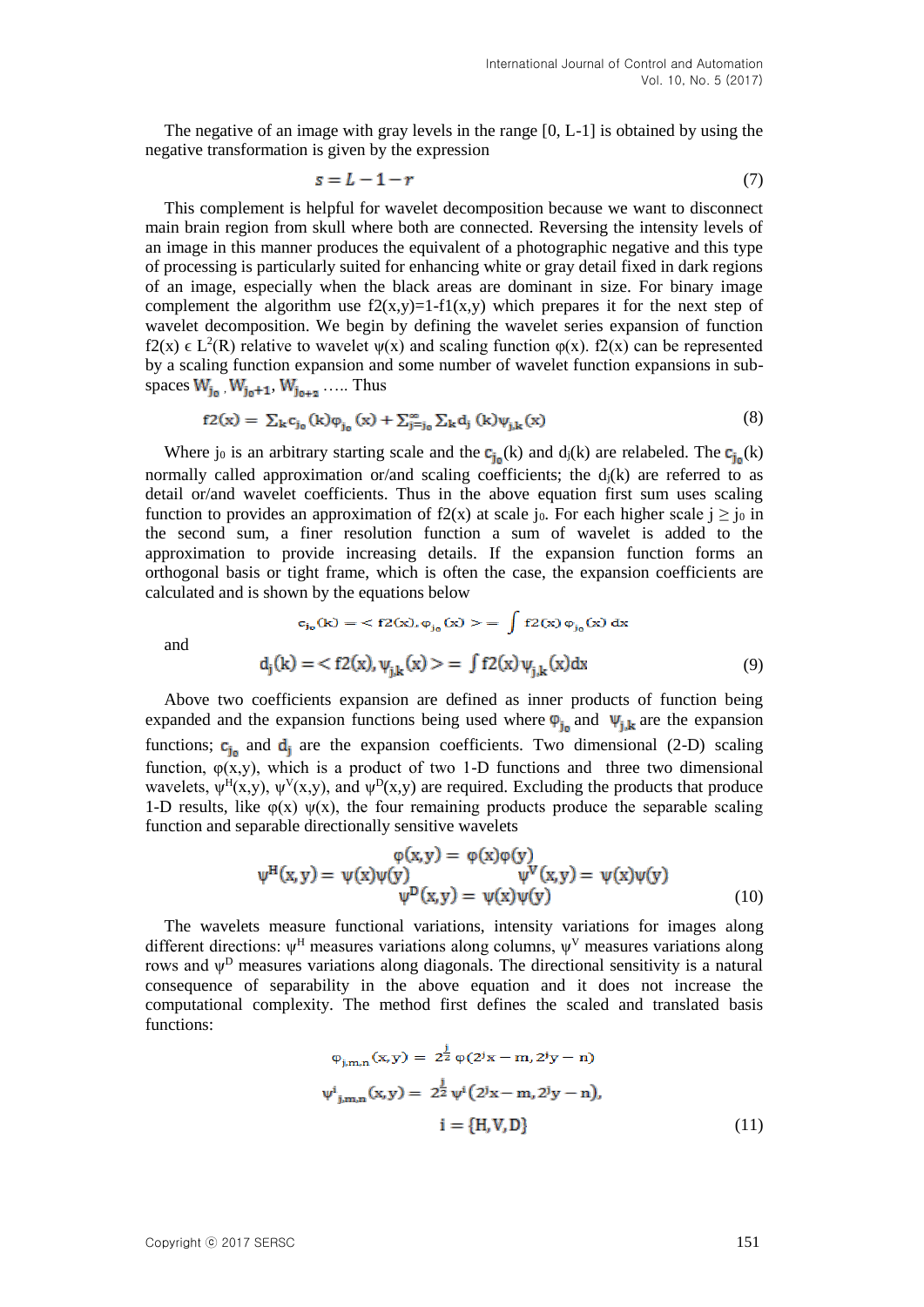International Journal of Control and Automation Vol. 10, No. 5 (2017)

Here index i identifies the directional wavelets. The discrete wavelet transform of image f2(x, y) of size  $M \times N$  is then denoted by the following equations

$$
W_{\varphi}(j_0, m, n) = \frac{1}{\sqrt{MN}} \sum_{x=0}^{M-1} \sum_{y=0}^{N-1} f2(x, y)\varphi_{j_0, m, n}(x, y)
$$
  

$$
W_{\psi}i(j, m, n) = \frac{1}{\sqrt{MN}} \sum_{x=0}^{M-1} \sum_{y=0}^{N-1} f2(x, y)\psi^{i}_{j, m, n}(x, y), i = \{H, V, D\}
$$
(12)

As in the 1-D case, j<sub>0</sub> is an arbitrary starting scale and the  $W_{\omega}(j_0, m, n)$  coefficients define an approximation f2(x, y) at scale j<sub>0</sub>. The  $W_w$  (j, m, n) coefficients add horizontal, vertical, and diagonal details for scales  $j\geq j_0$ . normally  $j_0=0$  and  $N=M=2^J$  so that  $j=0,1,2,...,J-1$  and  $m=n=0,1,2,...,2^{j}$ -1. Thus f2(x, y) is obtained via the inverse discrete transform as obtained by the equation

$$
f2(x,y) = \frac{1}{\sqrt{MN}} \sum_{m} \sum_{n} W_{\varphi}(j_0, m, n) \varphi_{j_0, m, n}(x, y) + \frac{1}{\sqrt{MN}} \sum_{i=H, V, D} \sum_{j=j_0}^{\infty} \sum_{m} \sum_{n} W_{\psi} (j, m, n) \psi_{j, m, n}^{i}(x, y)
$$
(13)

Select largest connected area of from connected components and remove other components. This largest component is the brain without skull region in MRI.

After performing the artifacts or artifacts and skull removal steps we use some common procedure. The binary image contain white pixels are losses some information in border as well as in side the bounded area. To make it perfect as possible we perform quickhull [9] on white pixels. The quickhull algorithm uses less space than most of the randomized incremental algorithms and executes faster for inputs with non-extreme points. Computation time is less and in addition, quickhull uses merged facets to guarantee that the output is clearly convex. The convex image is now a binary image in which only brain portion is denoted with one and all non-brain portion contains zero. This convex image is multiplied with original image and the resultant image is free of any previously existing artifacts, noise and skull as such removal is critical for brain abnormality detection.

#### **3. Results and Discussions**

The main title (on the first page) should begin 1 3/16 inches (7 picas) from the top edge of the page, centered, and in Times New Roman 14-point, boldface type.

Proposed method gives suitable results for different MRI of brain images in artifacts removal as well as artifacts and skull removal. The results below have been tested visually and metrically. The procedure of proposed methods has been described above and figures below shows each functional step of the proposed methods. Figure 2 below shows the intermediary results of different intermediate steps of artifacts and skull removal methodology. Brain MRI image (a) is taken as input and converted it to grayscale image for next step binarization. (b) is binarized output using the standard deviation based threshold intensity for input image (a). Maximum of brain region along with artifacts are very clearly visible in binary image. This visibility of maximum brain tissues and artifacts are very useful for next steps. It is clear that the ratio of brain to artifact definitely gives very high (*i.e.,* above 30). The ratio between skull and internal brain tissue will not exceed 30 at any case. So, depending on the ratio between highest to second highest component brain and skull has been selected. (c) is the output after removing artifacts from binary image but some loss of information may possible in border of image as well as inside of image. To reduce the loss of information quickhull method has been used and the result is shown in (d). Pixel wise multiplication has been performed between input image (a) and quickhull image (d) and input image without artifacts is shown in (e). Reference image of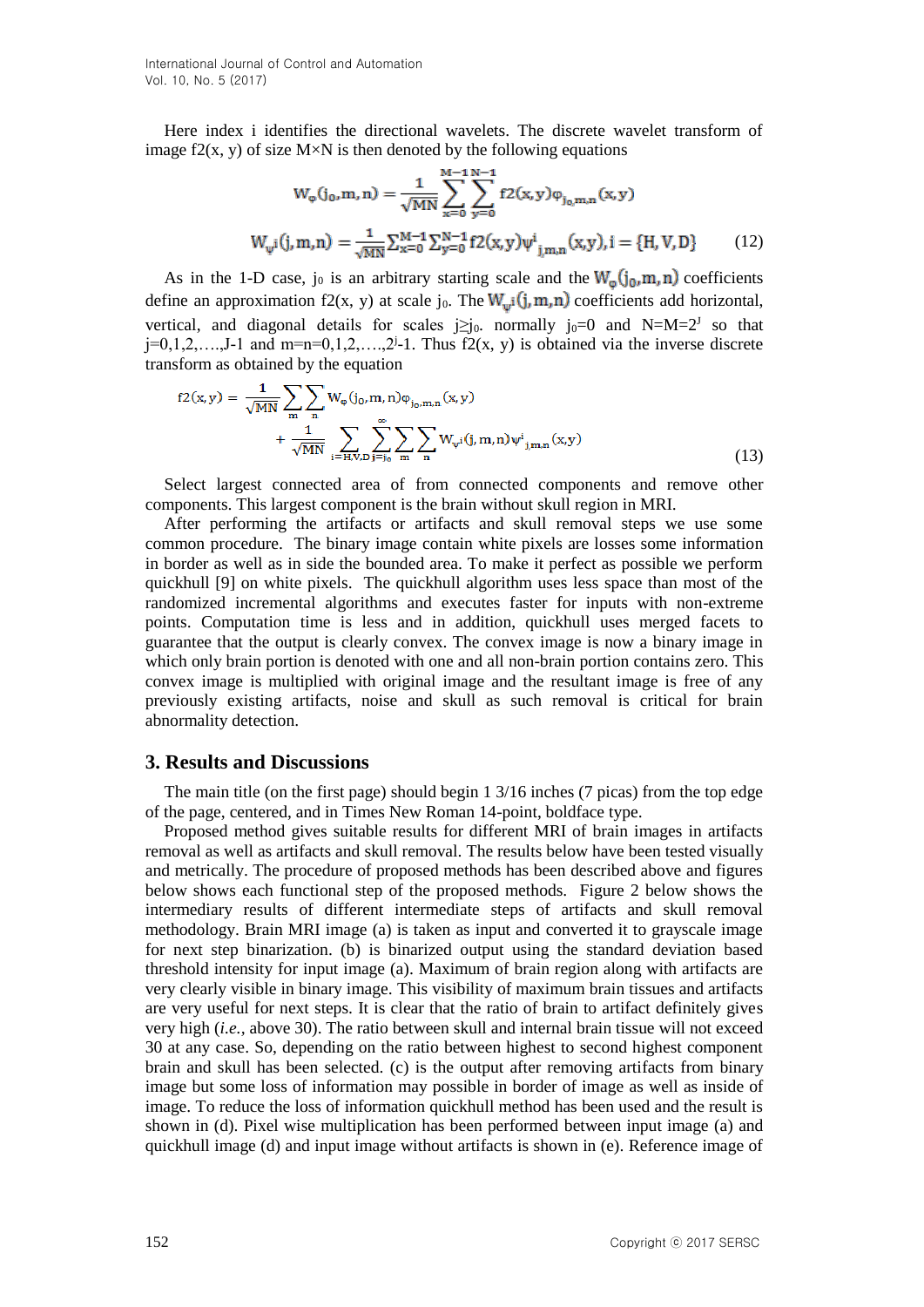without artifacts for input image has been shown in (f). Artifact removal by proposed method and reference image shows similar by visually which indicates good preprocessing.

Different intermediate steps are requires for artifacts and skull removal method. The complement of input binarized image is shown  $(g)$  that help wavelet decomposition step. (h) is output after applying wavelet decomposition using 'db1' wavelet up to level two. Using wavelet decomposition we reduce the information within the image. If any connection exists in between skull and main brain region then wavelet decomposition helps to disconnect between that connections. Due to the reduction of size in wavelet decomposition we recompose and resize the image in to the initial size. The recomplemented and recomposed image has been shown in (i). Selection of largest area as brain is easier as we disconnect the skull and main brain and largest area has been shown in (j). Some losses of information in (j) and to recover this loss quickhull method applied on (j). Applying quickhull generated correct result has been shown in (k). Then (l) is brain image without any artifacts and skull using the pixel wise multiplication between input image and convex image. Reference binary image of artifacts and skull removal for input (a) has been shown in (m). In visual prospect both proposed method result and reference image are almost similar.







(a) Input Brain MRI (b) Binarized Image (c) Without Artifact (d) Applying Quickhull









(e) Without Artifacts (f) Reference (g) Complement of Input (h) Wavelet Decomposed









(i) Re-complement (j) Brain Region (k) Applying Quickhull (l) Without Artifacts

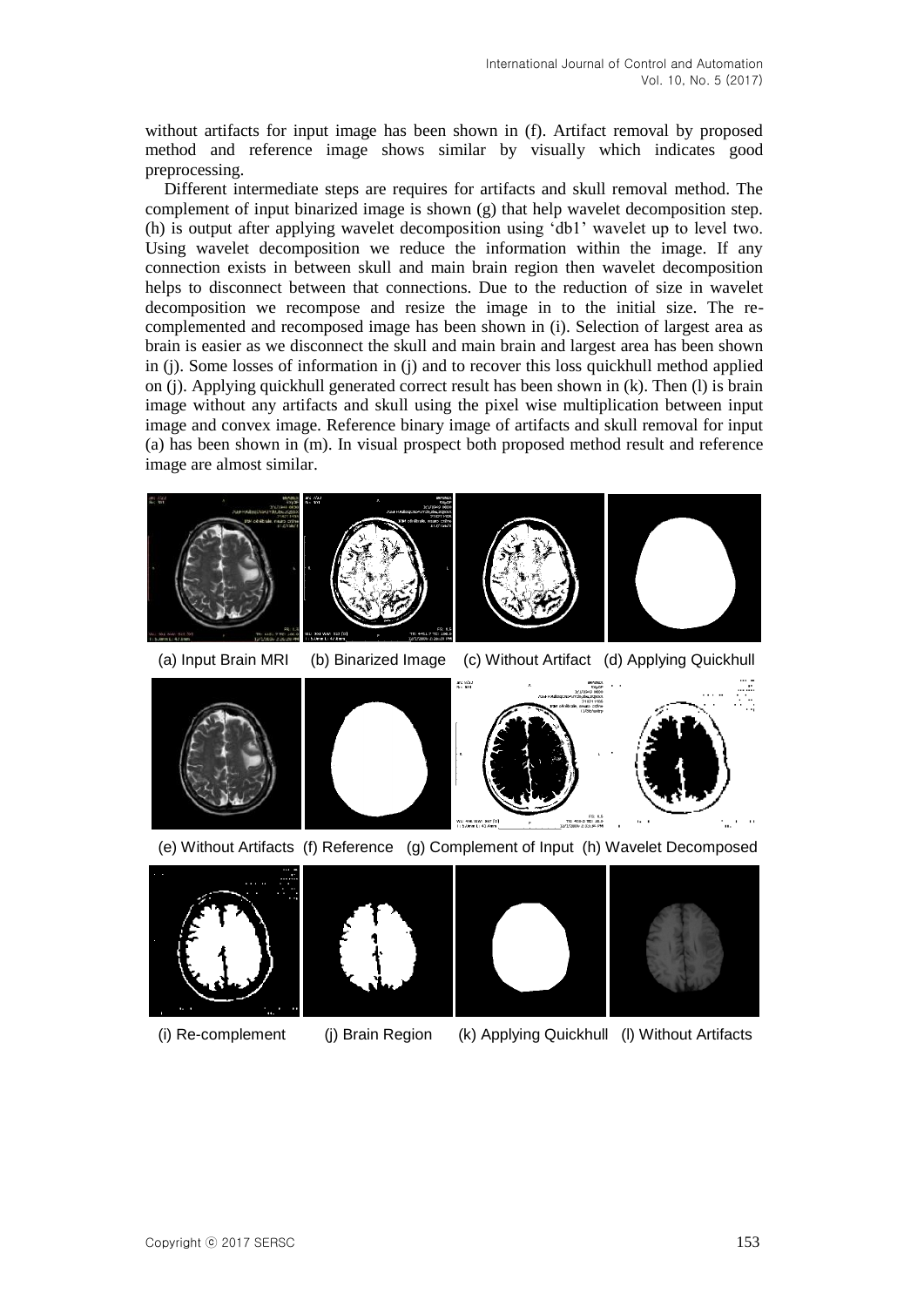

(m) Reference Image for Removed Artifacts and Skull

#### **Figure 2. Output of Different Intermediate Steps of Artifacts and Skull Removal Methodology (b) Is the Binarized Output for Input Image (a), (c) Is the Output after Artifacts Removal, (d) Is Convex Hull Output on Image (c), (e) Is Input Image without Artifacts, (f) Is Reference Image of without Artifacts for Input Image (a), (g) Is Complement of Inputted Binarized Image (b), (h) Is Output after Applying Wavelet Decomposition, (i) Is Re-Complement and Recomposed Result on Image (h), (j) Is the Output after Removing Skull Region, (k) Is Result after Applying Convex Hull to Generate Correct Result, (l) Is Brain Image without Any Artifacts and Skull, and (m) Is Reference Binary Image of Artifacts and Skull Removal for Input (a)**

Artifacts removal technique is able to remove the artifacts if any artifacts presents in the brain MRI. Proposed method is tested on large dataset and produce excellent results except connected artifact with the original brain portion image. Proposed technique is very helpful in the sense of brain tissues detection. Artifacts and skull removal technique is also remove skull and artifacts for different images. The correct elimination of skull and artifacts will reduce false detection in abnormal tissues detection. Measure the performance by visually may be biased. Thus some performance evaluation metrics are used to evaluate the error and accuracy with respect to the reference image.

The accuracy is used to evaluate the performance of the proposed methods are the Relative area Error (RE), Kappa Index (KI), Jacard Index (JI), Correct Detection Ratio (CDR) and False Detection Ratio (FDR). A critical problem faced in performance evaluation of artifacts and skull removal method is the lack of a gold standards. Here we use ground truth suggested by radiologist for the comparison with the automated method and measures their performance with the help of RE, KI, JI, CDR, FDR [10, 11]. Let AS and MS denote the area of the automatically segmented (AS) and manually segmented (MS) regions of the MR brain images. The RE for segmented region can be calculated as division of difference between 'AS' and 'MS' to 'MS'. RE in percentage is given below:

$$
RE = \frac{|AS - MS|}{MS} \times 100\%
$$
\n
$$
\tag{14}
$$

Which measure the relative area difference with respect to the manual ground truth segmented, in other words we can say how much it differ from actual results. A method could be better when RE value is less, so the best method would be minimum value of RE. The KI between two areas is calculated by the following equation:

$$
KI(AS, MS) = \frac{(2|TP|)}{(|AS| + |MS|)} * 100\%
$$
\n(15)

Where TP is the intersection of pixels between MS and AS, called true positive, and it determines correctness of method. KI determine correctness with respect to the automated and manual segmentation. KI is also represented as similarity index, which is sensitive to both differences in size and location. A method could be better when KI value is more, so the best method would be maximum value of KI. The JI between two areas is represented as follow: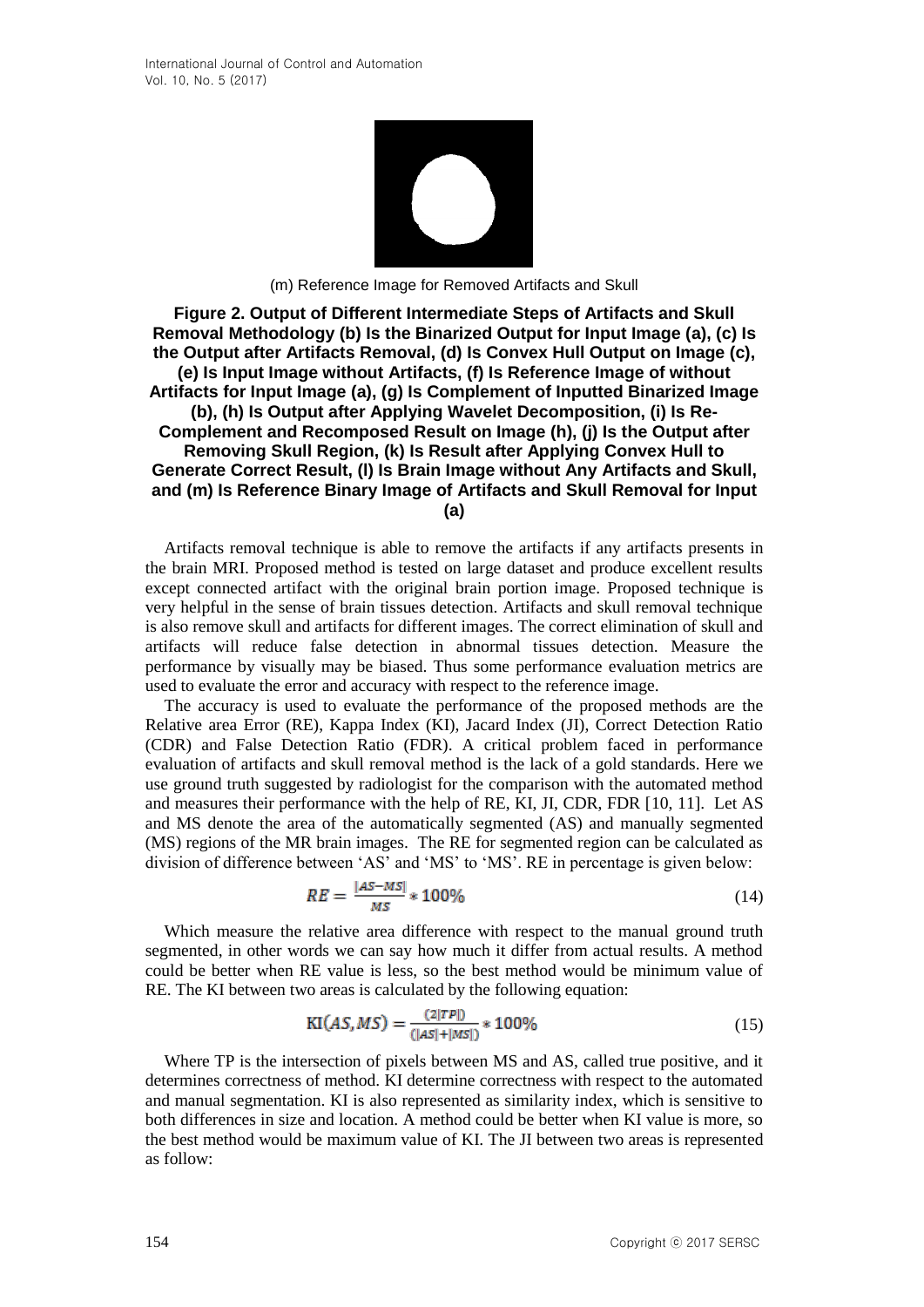$$
JI(AS, MS) = \frac{|TP|}{|TP + FN + FP|} * 100\%
$$
\n(16)

Where false positive  $FP = AS - TP$  determine how much AS deviated from true positive and false negative  $FN = MS - TP$  determine how much MS deviated from true positive. This metric is further susceptible to variation since both denominator and numerator change with rising or falling overlap. CDR or sensitivity is defined by the following equation:

$$
CDR = \frac{|A5 \cap MS|}{MS} * 100\% \tag{17}
$$

FDR is determine by

$$
\text{FDR} = \frac{|\text{AS-TP}|}{MS} * 100\% \tag{18}
$$

Higher value of correct detection ratio and lower value of false detection ratio means the good results. A method could be better when JI, and CDR value is more and less value of FDR, so the best method would be maximum value of JI, and CDR and minimum value of FDR. Different performance metric (AS, MS, RE, TP, FP, FN, KI, JI, CDR, FDR) has been shown in Table below for 10 images [12, 13, 14] for evaluation errors and accuracy of our results. We have tested our method on 450 images from different dataset.

Segmented area of brain and brain without skull using proposed method with  $341 \times$ 341 image size has been shown in Table 1. Area of reference segmentation and intersection between reference and proposed method are also displayed in Table 1. Intersection pixels determines the exact number of pixels matches between automated segmented and manual (reference) segmented. The intersection nearer to the automated and manual segmentation indicates good segmentation and its intersection value has been shown in Table 1.

| Image    | Without Artifacts |       |              | Brain Without Skull |       |             |
|----------|-------------------|-------|--------------|---------------------|-------|-------------|
| sequence | Automate          | Manua | Intersection | Automate            | Manu  | Intersectio |
|          | d                 |       |              | d                   | al    | n           |
|          | 44246             | 45148 | 44232        | 30423               | 31062 | 30375       |
| 2        | 43672             | 44484 | 43649        | 28210               | 29125 | 28189       |
| 3        | 44135             | 44492 | 44125        | 30156               | 30483 | 30126       |
| 4        | 43581             | 44007 | 43389        | 29479               | 30282 | 29442       |
| 5        | 45278             | 45392 | 45198        | 30281               | 30933 | 30241       |
| 6        | 44288             | 45183 | 44206        | 29940               | 30426 | 29937       |
| ⇁        | 43218             | 44090 | 43183        | 28943               | 29471 | 28941       |
| 8        | 43826             | 44164 | 43820        | 29781               | 30282 | 29768       |
| 9        | 43002             | 44083 | 42960        | 29162               | 30001 | 29153       |
| 10       | 43539             | 44006 | 43502        | 29872               | 31206 | 29866       |

**Table 1. Area of without Artifacts and Brain without Skull Using Proposed and Manual Segmentation with their Intersection**

In medical imaging low error is required as much as possible because increased error reflects wrong diagnosis. Removing artifacts and skull by keeping all necessary information (soft tissues of brain) is the key goal of preprocessing. The RE and FDR for brain with skull (artifact removal) and without skull (artifacts and skull removal) are shown in Table 2 below.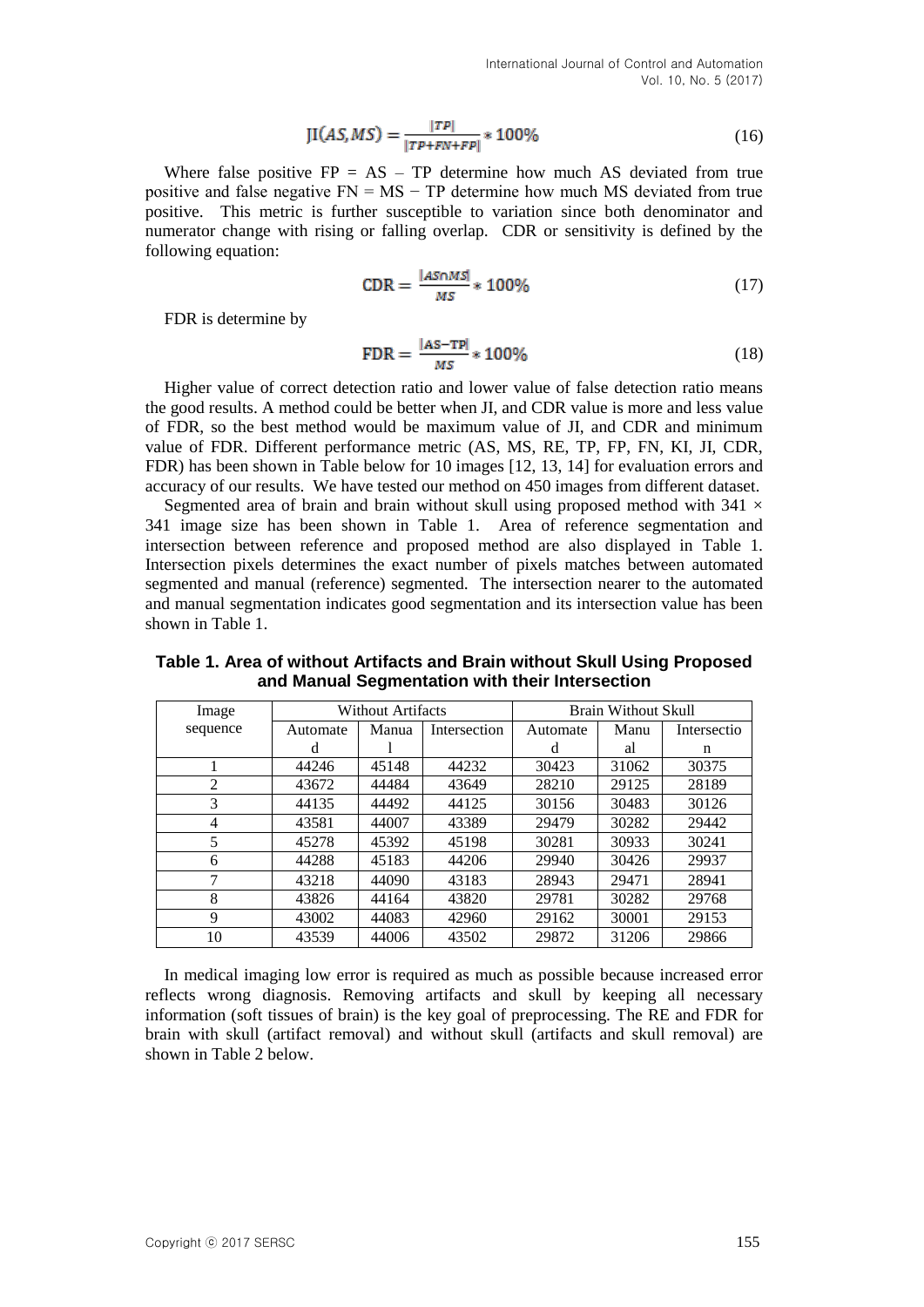| Image          |           | <b>RE</b>            | <b>FDR</b> |                      |  |
|----------------|-----------|----------------------|------------|----------------------|--|
| sequence       | Without   | <b>Brain Without</b> | Without    | <b>Brain Without</b> |  |
|                | Artifacts | Skull                | Artifacts  | Skull                |  |
|                | 1.99      | 2.05                 | 0.03       | 0.15                 |  |
| $\overline{2}$ | 1.82      | 3.14                 | 0.05       | 0.07                 |  |
| 3              | 0.80      | 1.07                 | 0.02       | 0.09                 |  |
| 4              | 0.96      | 2.65                 | 0.43       | 0.12                 |  |
| 5              | 0.25      | 2.10                 | 0.17       | 0.12                 |  |
| 6              | 1.98      | 1.59                 | 0.18       | 0.01                 |  |
| 7              | 1.97      | 1.79                 | 0.07       | 0.01                 |  |
| 8              | 0.76      | 1.65                 | 0.01       | 0.04                 |  |
| 9              | 2.45      | 2.79                 | 0.09       | 0.03                 |  |
| 10             | 1.06      | 4.27                 | 0.08       | 0.02                 |  |

| <b>Table 2. RE and FDR Performance Metric</b> |  |  |  |
|-----------------------------------------------|--|--|--|
|-----------------------------------------------|--|--|--|

From the above table all RE values in without artifacts are less than 3 and RE values in brain without skull are less than 5. FDR values for both without artifacts and brain without skull are less than 1. RE less means less over and under segmentation and FDR less means less false detection. In our preprocessing FDR and RE both are very less values which indicate a good preprocessing. The column chart representation of RE and FDR values for 10 images are shown in Figure 3 below.



**Figure 3. Column Chart Representation of RE and FDR Metrics of Preprocessing Method**

From column chart it is clear that maximum RE value is less than 3 and maximum FDR value is less than 2. Thus proposed preprocessing method is useful for brain abnormality detection as it generates very low error.

The usefulness of preprocessing method also depends on correct segmentation or preprocessing. The values of different accuracy metrics KI, JI and CDR for preprocessing have been shown in Table 3 below.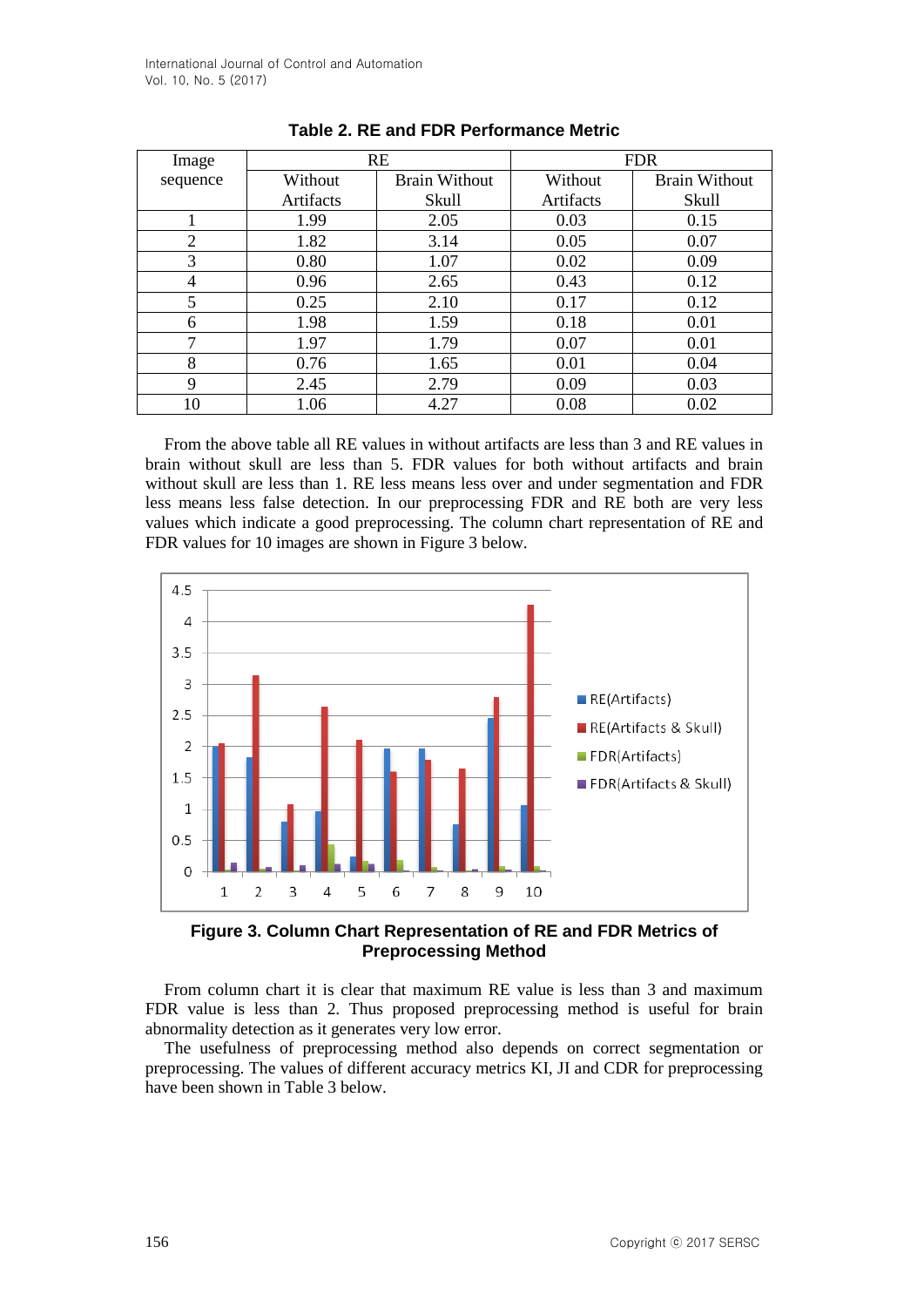| Image       | KI        |              | Л         |              | <b>CDR</b> |              |
|-------------|-----------|--------------|-----------|--------------|------------|--------------|
| sequence    | Without   | <b>Brain</b> | Without   | <b>Brain</b> | Without    | <b>Brain</b> |
|             | Artifacts | Without      | Artifacts | Without      | Artifacts  | Without      |
|             |           | Skull        |           | <b>Skull</b> |            | Skull        |
|             | 98.96     | 98.80        | 97.94     | 97.64        | 97.97      | 97.79        |
| 2           | 99.03     | 98.33        | 98.07     | 96.72        | 98.12      | 96.78        |
| 3           | 99.57     | 99.36        | 99.15     | 98.73        | 99.18      | 98.82        |
| 4           | 99.08     | 98.53        | 98.16     | 97.11        | 98.60      | 97.22        |
| 5           | 99.68     | 98.80        | 99.39     | 97.64        | 99.57      | 97.76        |
| 6           | 98.82     | 99.18        | 97.66     | 98.38        | 97.83      | 98.39        |
| 7           | 98.92     | 99.09        | 97.86     | 98.19        | 97.94      | 98.20        |
| 8           | 99.60     | 99.12        | 99.21     | 98.26        | 99.22      | 98.30        |
| $\mathbf Q$ | 98.66     | 98.55        | 97.36     | 97.14        | 97.45      | 97.17        |
| 10          | 99.38     | 97.80        | 98.77     | 95.69        | 98.85      | 95.71        |

**Table 3. KI, JI and CDR Performance Metric**

Both without artifacts and brain without skull generates KI value greater than 98%. Thus this high KI indicates correctness with respect to the automated and manual segmentation. As KI is sensitive to both in size and location thus with respect to similarity measurement proposed preprocessing generates very good accuracy. JI values for both methods are greater than 97% that indicates good accuracy. CDR values for both methods are greater than 97% that signifies preprocessing technique correctly segment the desire region of brain. The column chart representation of KI, JI and CDR values for 10 images are shown in Figure 4 below.



## **Figure 4. Column Chart Representation of KI, JI and CDR Metrics of Preprocessing Method**

Proposed preprocessing technique generates very high accuracy which is clearly visible from column chart. High accuracy means correct identification and it can be used as preprocessing. In other context high accuracy increases the chances of good postprocessing because good abnormality detection technique depends on good prepreprocessing. The average value of performance evaluation metric RE, FDR, KI, JI, and CDR for 10 images is shown in Table 4 below.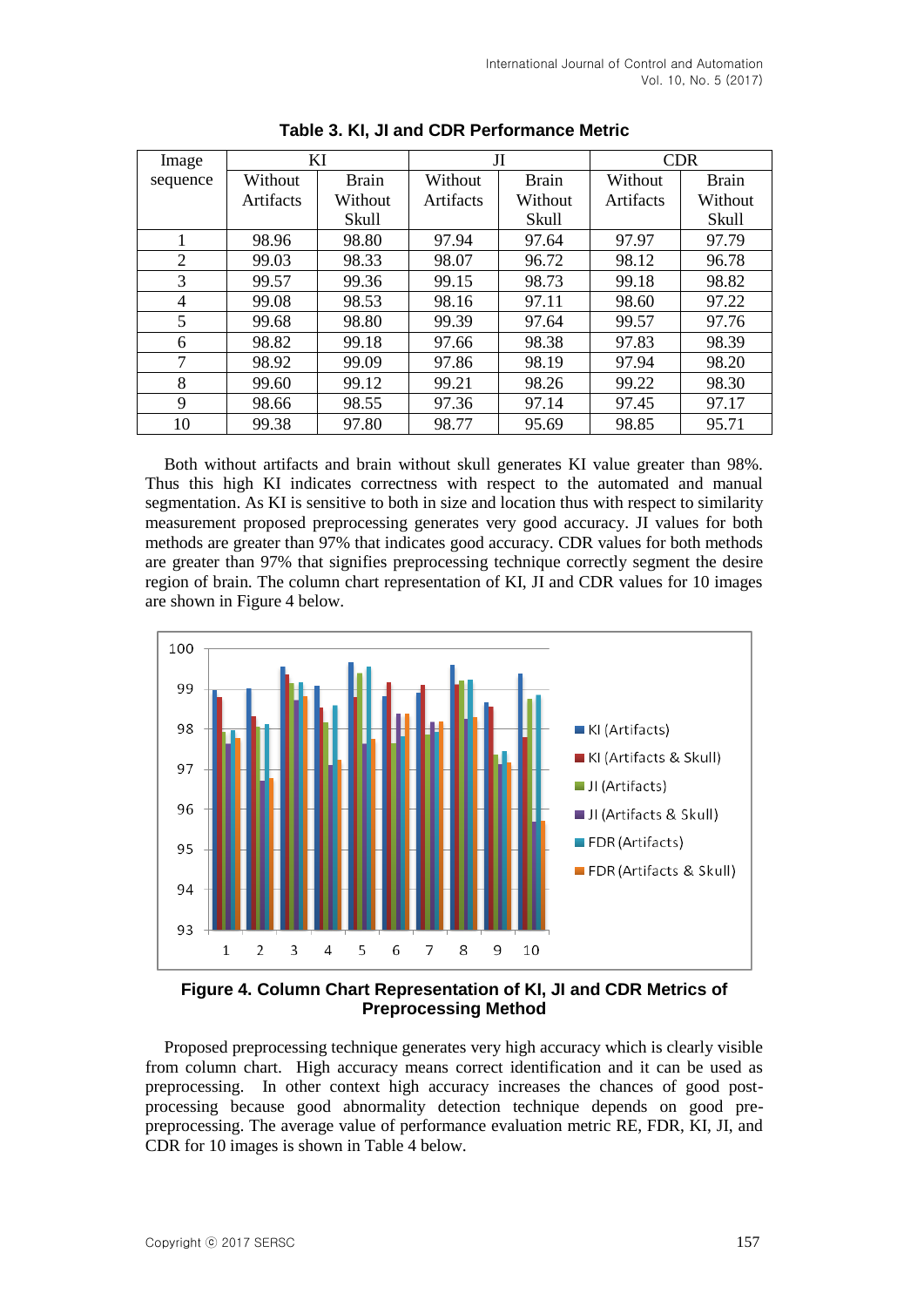|                          | <b>RE</b> | <b>FDR</b> | ΚI    |                         | CDR |
|--------------------------|-----------|------------|-------|-------------------------|-----|
| Artifacts                | 1.41      | 0.12       | 99.17 | 98.36 98.47             |     |
| Artifacts and Skull 2.31 |           | 0.07       |       | $98.76$   97.55   97.61 |     |

**Table 4. Average Value of Error and Accuracy Metric**

The average value of different error metrics is very less in both artifacts removal and artifacts and skull removal techniques. Average values of different accuracy metrics are also very high for both artifacts removal and artifacts and skull removal techniques. Thus a preprocessing with very high accuracy and very low error metric represents good preprocessing techniques.

## **4. Conclusion**

In this paper, a fully automatic method for artifacts and skull removal of brain MR images using computational geometry, wavelet decomposition and thresholding as intermediate steps has been described. Thresholding using standard deviation method is key intermediate step to correct preprocessing of MR images. The proposed preprocessing method has high accuracy and low error rate for different MR images. This preprocessing is used to reduction of false detection thus it increase the diagnosis quality of disease from MRI of brain by computer system. Thus reprocessing with low error and high accuracy does not hamper the post-processing of intelligence system. The proposed method is very useful and important preprocessing for correct automated detection of brain abnormalities. This preprocessing method is used in abnormalities detection, segmentation and classification and tissues identification in this research.

## **References**

- [1] A.S. Suresh, W. Zheng, W.L.C. Michael, and V. Zagorodnon, "Skull Stripping using Graph Cuts," Neuroimage, vol. 49, **(2009)**, pp. 225-239.
- [2] G.J. Park and C. Lee, "Skull Stripping Based on Region Growing for Magnetic Resonance Images," Neuroimage, volume 47, no. 4, **(2009)**, pp. 1394- 1407.
- [3] K. Somasundaram and T. Kalaiselvi, "Fully Automatic Brain Extraction Algorithm for Axial T2- Weighted Magnetic Resonance Images", Computers in Biology and Medicine, vol. 40, no. 10, **(2010)**, pp. 811-822.
- [4] K. Somasundaram, R. Siva Shankar, "Skull Stripping of MRI Using Clustering and 2D Region Growing Method," Image Processing NCIMP, **(2010)**, pp.1-12.
- [5] W. Speier, J. E. Iglesias, L. El-Kara, Z. Tu and C. Arnold, "Robust Skull Stripping of Clinical Glioblastoma Multiforme Data", MICCAI 2011, Part III, Springer LNCS 6893, **(2011)**, pp. 659–666.
- [6] A.G. R. Balan, A.J.M.T. Marcela, X. Ribeiro, P. M. A. Marques and C. Traina, "Smart Histogram Analysis Applied To The Skull-Stripping Problem In T1-Weighted MRI", Computers in Biology and Medicine, 42, **(2012)**, pp.509–522.
- [7] J Kleesiek, G. Urban, A. Hubert, D. Schwarz, K. Maier-Hein, M. Bendszus, A. Biller, "Deep MRI brain extraction: A 3D convolutional neural network for skull stripping", Neuroimage, **(2016)**, pp. 1-13.
- [8] C. C. Benson, V. L. Lajish, K. Rajamani, "A Novel Skull Stripping and Enhancement Algorithm for the Improved Brain Tumor Segmentation using Mathematical Morphology", I.J. Image, Graphics and Signal Processing, vol. 7, **(2016)**, pp. 59-66.
- [9] C. Bradford Barber, David P. Dobkin, HannuHuhdanpaa, "The Quickhull Algorithm for Convex Hulls", ACM Transactions on Mathematical Software, vol. 22, no. 4, **(1996)**, pp. 469–483
- [10] S. Roy, D. Bhattacharyya, S.K. Bandyopadhyay, T. Kim, "An Effective Method for Computerized Prediction and Segmentation of Multiple Sclerosis Lesions in Brain MRI", Computer Methods and Programs in Biomedicine, ELSEVIER, vol. 140, C, **(2017)**, pp. 307-320.
- [11] S. Roy, D. Bhattacharyya, S.K. Bandyopadhyay, T. Kim, "An Improved Brain MR Image Binarization Method as a Preprocessing for Abnormality Detection and Features Extraction," Frontiers of Computer Science, Springer pp. 1-11, 2017. DOI: 10.1007/s11704-016-5129-y. (In press)
- [12] Whole Brain Atlas: MR brain image available online **(2014)**: <http://www.med.harvad.edu/AANLIB/home.html>
- [13] BrainWeb: Simulated Brain MR brain image dataset available online **(2014)**: <http://brainweb.bic.mni.mcgill.ca/brainweb/>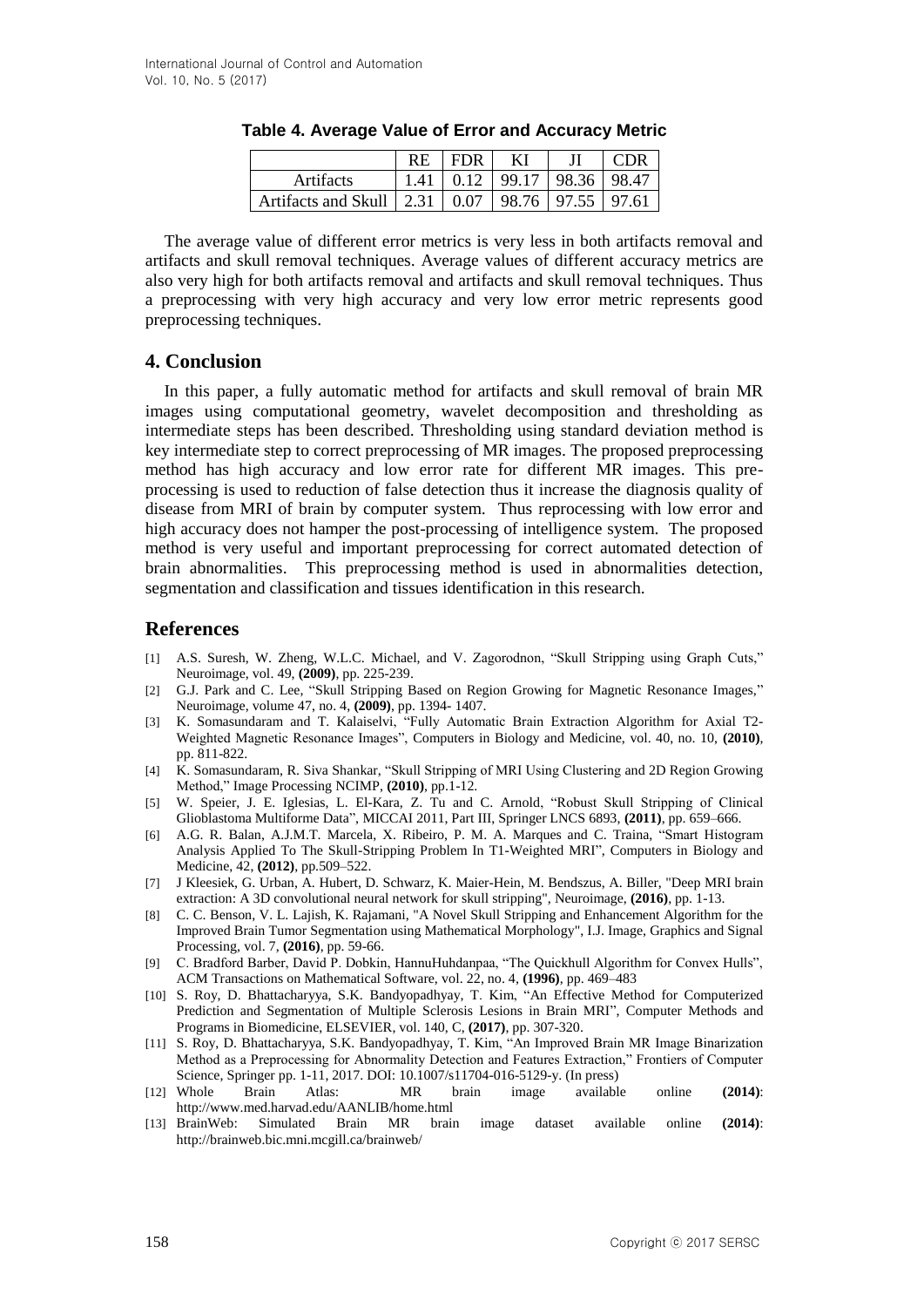[14] The EASI MRI Home: MR brain image available online **(2013)**, http://www.easidemographics.com/ cgibin/dbmri.asp

## **Authors**



**Sudipta Roy**, has submitted his Ph.D.(Comp. Sc. & Engg.) thesis in the field of image processing in the department of Computer Science and Engineering, University of Calcutta, Kolkata, India on 2017. He received his B.Tech and M.Tech degree in the department of Computer Science & Engineering from University of Calcutta, in 2011 and 2013. He received his B.Sc (Physics Hons) from Burdwan University in 2008. He is an author of more than twenty publications in National and International Journals and conferences including IEEE, Springer, Elsevier and many others. He is an author of one book and filed one US patient in the field of medical image processing. He have served as a reviewer of many international journals including Springer, Elsevier, IET and many others, and international conferences. He is International Advisory Committee member of many conferences. He has 4 years of experience in Teaching, and Research. His fields of interest are Biomedical Image Analysis, Image Processing, Steganography, Artificial Intelligence, Big data Analysis, Machine Learning and Big data Technologies. Currently, he is working as an Assistant Professor in the department of Computer Science and Engineering, U. V. Patel College of Engineering, Ganpat University.



**Debnath Bhattacharyya**, received Ph.D. (Tech, Computer Science and Engineering) from University of Calcutta, and M.Tech. (Computer Science and Engineering) from West Bengal University of Technology, Kolkata. Currently, he is associated as a Professor with Department of Computer Science and Engineering, Vignan's Institute of Information Technology, Visakhapatnam 530049, AP, India. He has 18 years of experience in Teaching, and Research. His research interests include Bio Informatics, Image Processing and Pattern Recognition. He has published 145 Research Papers in International Journals and Conferences and 4 Text Books for Computer Science.



**Samir Kumar Bandyopadhyay**, B.E., M. Tech., Ph. D (Computer Science & Engineering), C. Engg., D. Engg., FIE, FIETE, Sr. Member IEEE, currently, Professor of Computer Science & Engineering, University of Calcutta, Kolkata, India. Visiting Faculty, Dept. of Comp. Sc., Southern Illinois University, USA, MIT, California Institute of Technology, *etc.* He is Chairman, Science & Engineering Research Support Society (SERSC, Indian Part), Fellow of Computer Society of India, Sectional President of ICT of Indian Science Congress Association, 2008-2009, Senior Member of IEEE, Member of ACM, Fellow of Institution of Engineers (India), Fellow of Institution of Electronics & Tele Communication Engineering, India, Reviewer of International Journals IEEE Trans on Neural Networks, ACM, Springer Publications. His research interests include Bio-medical Engg, Mobile Computing, Pattern Recognition,